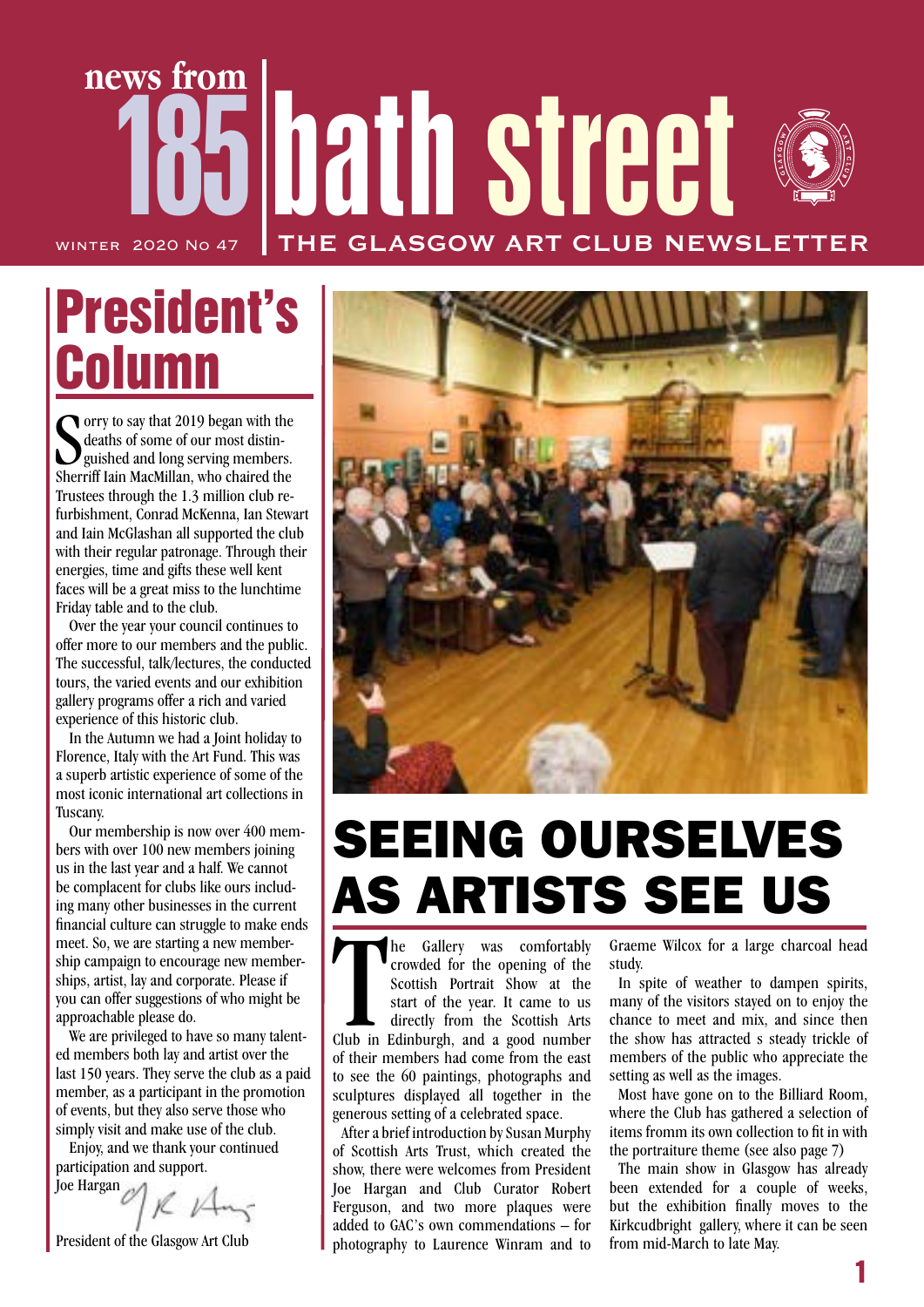

### Showing Off Our Own

To complement the touring portrait exhibition,<br>the Club mounted a special show of items<br>drawn from its own extensive collection of<br>paintings and sculptures upstairs in the Billiard o complement the touring portrait exhibition, the Club mounted a special show of items drawn from its own extensive collection of Room. It was curated by Robert Ferguson, who explained the thinking behind the choice of items.

"The art collection of the Glasgow Art Club has been formed from donations by Members, at least since the Club has been in its current premises in Bath Street

In choosing what to donate, portraiture has been very important especially where it could record and honour fellow Members. However, the choices are pure happenchance so many interesting and important Members are not included.

If portraiture means recording the features of a person and capturing their mood, then landscape painting does the same in capturing the look of a place in specific weather conditions. As a result, the current exhibition includes some landscape paintings from the collection."

This exhibition celebrates the Glasgow Art Club being a venue for the Scottish Portrait Awards 2019 by featuring objects from every era of the Club and hopefully includes some familiar faces and some gems long overlooked.

## Preserving the Past

A lso upstairs, in the<br>Angela Fussell has<br>continued work on developing a lso upstairs, in the Library, Club archivist Angela Fussell has comprehensive Club Collection database with two willing helpers

Club Archivist, Angela Fussell, tells us of the strides being made on the Club Collection Database. 'My wonderful volunteer, Tessa Ewart, a Masters graduate in Information Management and Preservation, very kindly gave her time over the last seven months to work on the database.

Tessa tackled all works in the Club ensuring they be included and with the helpful

input of Club Curator, Robert Ferguson, Tessa photographed and documented any works still to be added.

The database work is ongoing as the ultimate aim is to find out as much as possible on the works held in the collection and this will, eventually, assist with the label information.

There is more work to be done, including recording any information on the backs of the paintings which can be also be very helpful!

Meanwhile, my latest volunteer, Mattie, an Art History graduate and who you will know from her welcoming smile in the Dining Room, will work with the Club Minutes, spanning 153 years, documenting any useful information on the collection.

I am very grateful to my volunteers for taking this work forward.'



*Mattie*



*Tessa Ewart*

### Three Sadly Missed

*Since our last issue, the Club has signed up a remarkable variety of new members but lost many a number of longstanding, several of whom have made significant contributions to the development and operation of the Club. Outstanding amongst them were:*

**Conrad McKenna** could boast the longest continuous membership of the Club for most of this century. He joined the Club in 1953, not long after leaving national service in the RAF and completing his studies at the GSA, where he spent all his working life. As a lecturer and later administrator, he supported and encouraged all the young men and women who studied at GSA, earning their lifelong affection and respect. After 66 years of unbroken years of membership he continued to lunch regularly with friends and support all club activities until the final few years of his life.



*Conrad McKenna*

**Iain MacMillan** was a comparative latecomer to membership, but he was among the oldest, joining when he retired from the post of sheriff in Kilmarnock. His clear mind and knowledge of the law came in very useful when he agreed to become a trustee of the building where his command of the law was of special value when

negotiating arrangements with funding bodies. He was instrumental in negotiating funding for the restoration of the Mackintosh Frieze and provision for public access. He could sum up a situation or argument without a wasted word and his meticulous accounts, verbal or written, were a model of brevity. Along with his wife, Edith, he got to know fellow members through the annual holidays.

**Iain McGlashan**, who died after a determined battle with cancer, was a well-established patron of the arts in Glasgow and beyond. His particular love was of music, but the visual arts also benefitted from his support, hands-on as well as financial. As a member of the restoration committee he retrieved forgotten furniture from the cellars, selected items worth saving and arranged repairs and researched the replacement chairs for the dining room – as well as the brass coal boxes and other items of interest. Through his links with the RCS he arranged for events where young singers and musicians could test their skills before an audience of members.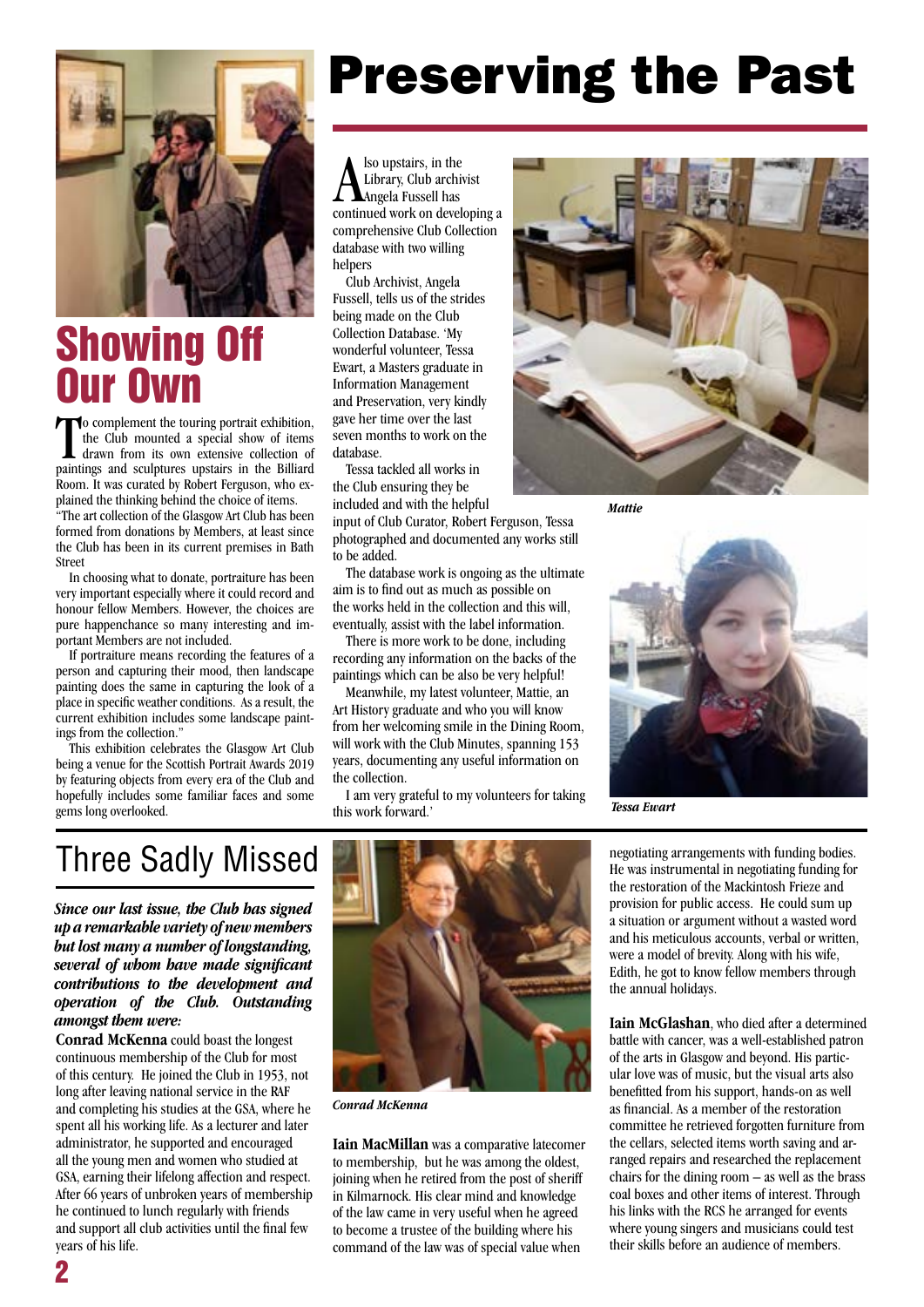# **Just the Card for Inter-City Trippers**

**Example 19 YOUT GAC** membership card can open doors for travellers as well as those who stay in and around Glasgow. On its back you can see listed more than a dozen clubs in the UK which offer reciprocal rights **Tour GAC** membership card can open doors for travellers as well as those who stay in and around Glasgow. On its back you can see listed more than a dozen to GAC members, and almost as many again overseas in Europe or across the Atlantic.

A good number offer overnight accommodation for visitors, including two in London - a real boon to travellers as all are in central positions, ideal for sight-seeing or as staging posts. But some members may not be quite confident to approach them directly, and would appreciate advice from fellow members who are familiar with the process.

The only stipulation is that you ask our Secretary for a letter of introduction and in some cases inform the other club of your intention to visit. The latter is essential if you require overnight accommodation.

Among these are council member Alistair Beattie, who can testify to the warm welcome received in Clubs he has visited.

"Last autumn, my wife and I visited the Toronto Arts and Letters Club where the Club Manager, Fiona McKeown, took us on a conducted tour and described the various activities of this lively club. The historic building constructed in 1891 occupies a prime site in downtown Toronto close to both the main University buildings and the business area. It was leased by the club in 1920 and purchased by them in 1986. They have approximately 500 members, equally divided into lay and professional in an arts related discipline. In keeping with the "Letters" in their title the professional members include writers and the activities include dramatic presentations."



*Toronto Arts and Letters Club*

Like our own club, much of the social activity is centred on the bar and catering facilities which are well utilised on both a day-to-day basis and for club and private social functions. Toronto has long enjoyed a link with Scotland forged through many years of receiving immigrants from here and this is clearly reflected in the welcome given to Scottish visitors.

The reciprocal clubs are listed on your annual membership card and you do not need to travel far as we equally strong links to clubs in Edinburgh, Perth, Aberdeen and London. A recent addition to the list is the Green Boundary Club in Aiken, South Carolina. Aiken has an award as the "Best Small Town in the Southern United States" and the club has excellent dining facilities and accommodation. Whether or not any of our members manage to visit, we very much look forward to welcoming their members in Glasgow.

### ı **Reciprocal Clubs**

**UK and Ireland**

Royal Northern & University Club, Aberdeen  $0122459202$ 

|                                            | <u>UTZZE JUNICJZ</u> |  |  |  |  |  |  |
|--------------------------------------------|----------------------|--|--|--|--|--|--|
| United Arts Club, Dublin                   | 00533 1 66 11 411    |  |  |  |  |  |  |
| The New Club Edinburgh                     | 0131 226 4881        |  |  |  |  |  |  |
| Scottish Arts Club, Edinburgh              | 0131 229 8157        |  |  |  |  |  |  |
| Royal Scots Club, Edinburgh                | 0131 556 4270        |  |  |  |  |  |  |
| City University Club, London               | 020 78636680         |  |  |  |  |  |  |
| Garrick Club, London                       | 020 7379 6478        |  |  |  |  |  |  |
| Savage Club, London                        | 020 7930 8118        |  |  |  |  |  |  |
| Savile Club, London                        | 020 7629 5462        |  |  |  |  |  |  |
| Royal Perth Golfing Society, Perth         | 01738 622265         |  |  |  |  |  |  |
| <b>Overseas</b>                            |                      |  |  |  |  |  |  |
| Melbourne Savage, Australia                | 0061 3 9670 0644     |  |  |  |  |  |  |
| Toronto Arts and Letters Club, Canada      | 001 416 597 0223     |  |  |  |  |  |  |
| Vancouver Club, Canada                     | 00 1 604 685 9321    |  |  |  |  |  |  |
| PYC Hindu Gymkhana, Pune, India            |                      |  |  |  |  |  |  |
|                                            | 0091 20 2566 3006    |  |  |  |  |  |  |
| Societiet de Kring, Amsterdam, Netherlands |                      |  |  |  |  |  |  |
|                                            | 00 31 20 623 0985    |  |  |  |  |  |  |
| Art Club of Washington, USA                | 00 1 202 331 7282    |  |  |  |  |  |  |

| Art Club of Washington, USA       | 00 1 202 331 7282 |
|-----------------------------------|-------------------|
| St Botolph Club, Boston, USA      | 00 1 617 536 7570 |
| National Arts Club, New York, USA | 00 1 212 475 3424 |

# Dining at the Club

Uur experienced and dedicated team offer fantastic lunches from<br>
a simple bowl of soup to a delicious three course sumptuous<br>
extravaganza. Our seasonally designed menus cater for quick lunches,<br>
business meetings and catc a simple bowl of soup to a delicious three course sumptuous business meetings and catch up meals with friends and other club members.

The distinctive atmosphere of the club allows you to experience a friendly and bespoke service in matchless surroundings. Our staff provide a uniquely discreet yet sociable service with a complete understanding of all your personal requirements.

After just one visit, the staff will be aware of your personal requests, likes and dislikes and will create the meal and ambiance you would like in a way that no public restaurant can ever achieve.

The club also caters to an exceptionally high standard for private events – weddings, dinners, celebrations, exhibition openings – you name it we can certainly provide what you need. Just ask the team for a customized menu to suit your event, your guests and of course your budget!

The Members Lunch Menu, daily specials, home-made soups and sweets are available Monday to Friday 12 noon to 2pm, lovingly made by our Chef, Bronwen (please call in advance to book.)

The Members Light Bites menu is currently available 12 noon until 4pm Mondays and Tuesdays and 12 noon until 6pm Wednesdays to Fridays.

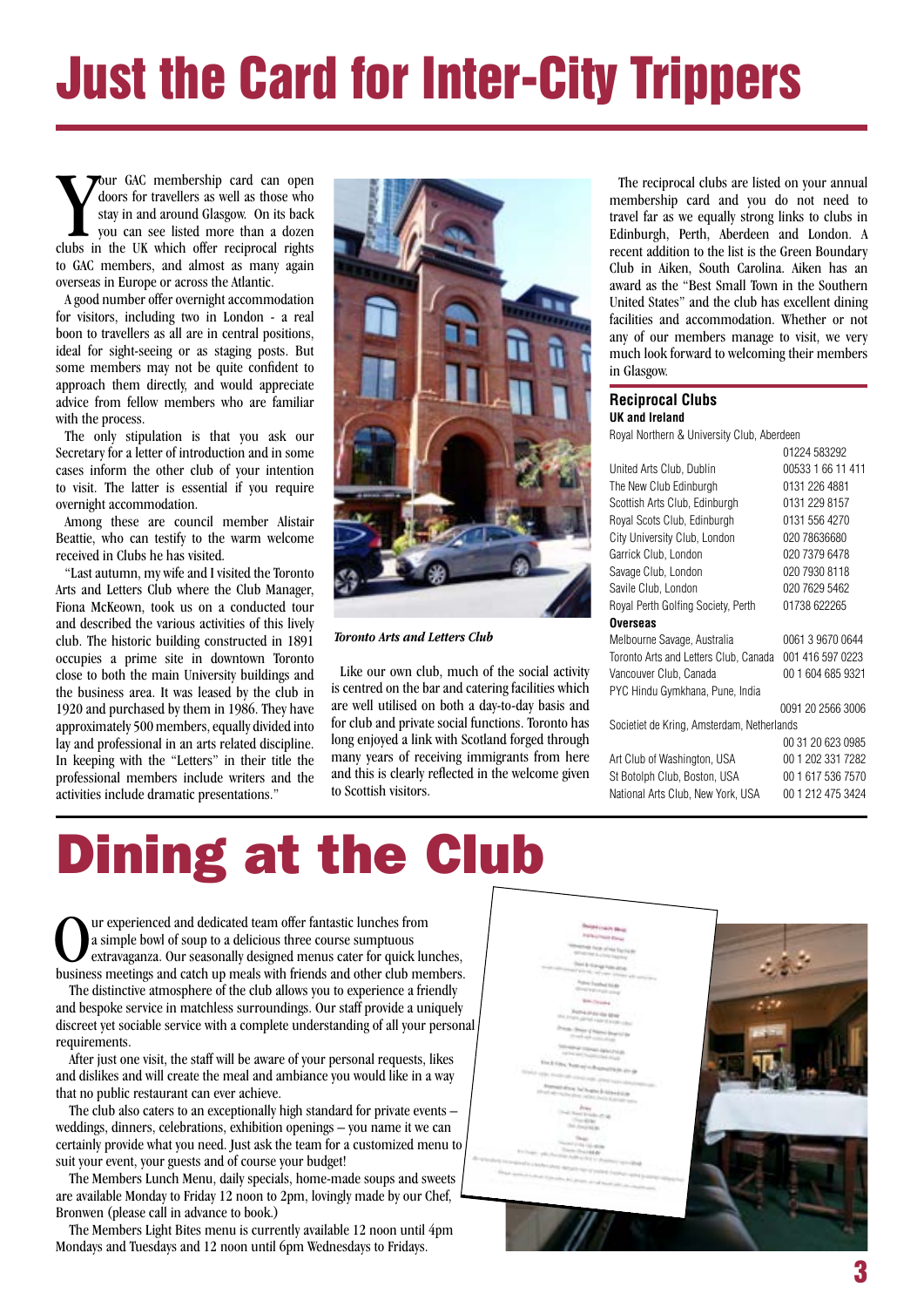# **Tracking The Treasure**

**LACE ASSEM**<br> **LACE SET OF SET OF SET OF SET ON SECTION OF the Art Fund (now a banded nationally but absort<br>
by the Club) set off on the latest anast October, some 25 members of the GAC and the Scottish section of the Art Fund (now disbanded nationally but absorbed nual holiday. this time to explore the rich heritage in and around Florence.** Like the three previous trips it was led by Robert Ferguson, whose wide knowledge and appreciation of the arts set all the famous sights in context.

Our base for the week was in Montcatini Terme which is an attractive spa town about 30 miles north of Florence boasting many gardens and a funicular railway to the old town of Montecatini Alto.

A full programme started with a visit to the renowned Uffizi Gallery where our own guide navigated us through the crowds of visitors to the main highlights including the Holy Family (Michelangelo), The Birth of Venus (Botticelli) and The Annunciation (Leonard da Vinci). The Uffizi has become a victim of its own success but the opportunity to see these and other masterpieces is worth the effort. After an excellent lunch we visited the Basilica of Santa Croce which contains not only superb Giotto frescoes but also the sculpted tombs of



*Club members taking over the bishop's seat in Arrezzo*

Machiavelli, Michelangelo, Galileo and Rossini. Of Scottish interest, there is also the tomb of Louise of Stolberg-Gedern who was regarded by some as the rightful British Queen through her marriage to Bonnie Prince Charlie. Artistic masterpieces were almost too numerous to take in and included Brunelleschi's Capella de'Pazzi,

an architectural gem of a chapel, Giotto frescoes and the Last Supper by Taddeo Gaddi.

As we gradually acclimatised to our daily coach departure at 8.30am we discovered (or rediscovered) that Tuscany has many other wonderful towns with artistic treasures and these have the advantage of far fewer tourists. Lucca was relatively quiet and after a walk on the well preserved city wall we were shown round the exuberant Church of San Michele, the Roman amphitheatre and the Duomo with its rich art collection. After an excellent lunch we went on to the slightly faded grandeur of Villa Torrigiani where a young guide who had spent some of his early life in Dumfries gave us an enthusiastic tour.

In the course of the remaining days we made three more trips to Florence interspersed by visits to the towns of Prato, Pistoia and Arrezo. Among the

we visited the amazing Laurentian Library designed my Michelangelo and containing the manuscripts and books accumulated by the Medici family. The nearby Bargello contains several world famous sculptures and ceramics, ivories and silverware too numerous to detail. Each will have their own memory but Michelangelo's Bacchus and Donatello's David were truly unforgettable.

Pistoia was a short drive from base and a revelation to most of us. The Duomo houses a magnificent silver altar with over 600 biblical statues but equally memorable was the ceramic glazed frieze of the Ospedale del Ceppo which was one of the oldest and most prestigious hospitals in Europe. Prato is a short drive away





**Examining the statue of Bacchus in the Bargello, Florence** *Arrival in the sunshine at the start of the visit to Arezzo*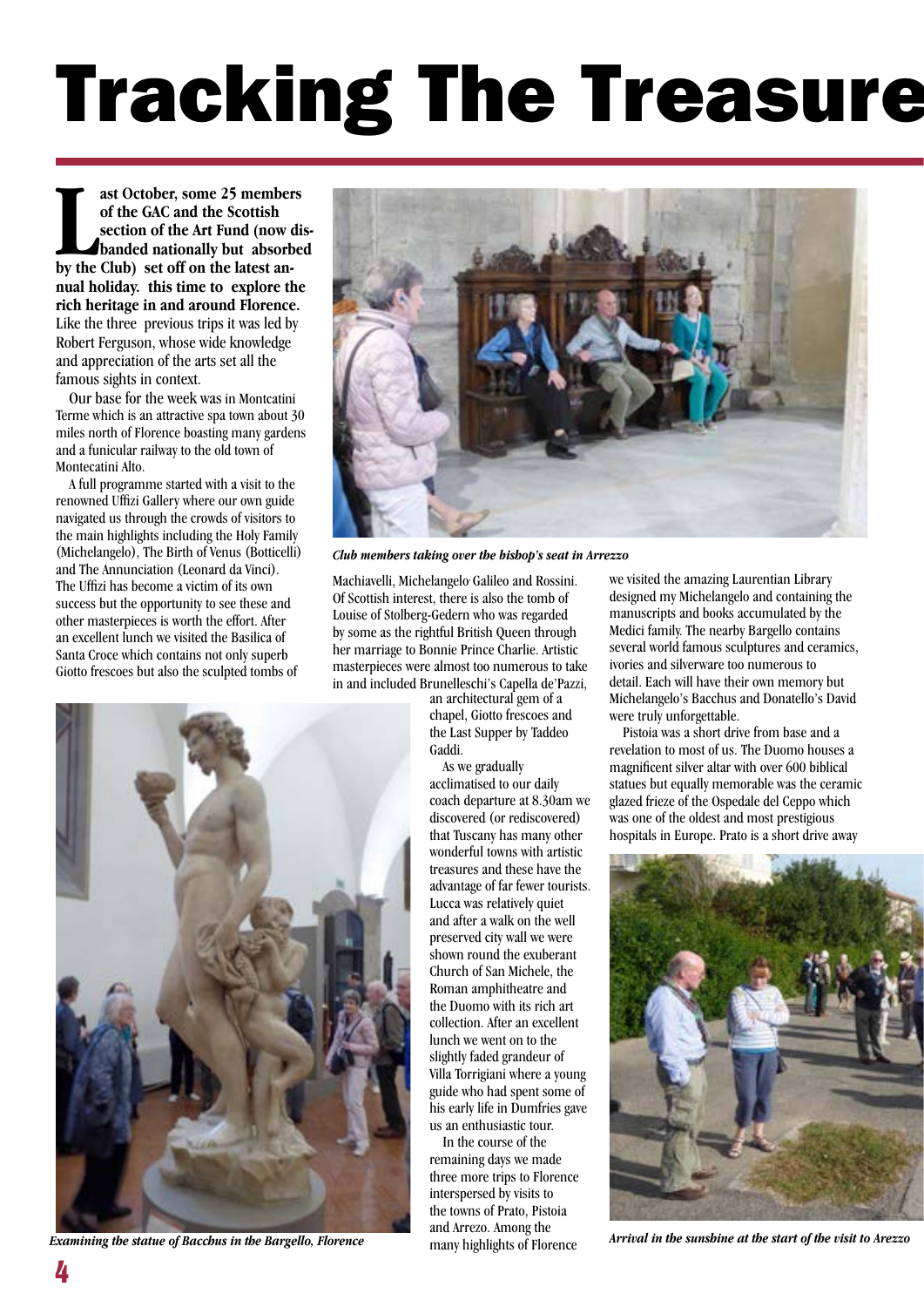# **S of Tuscany**

and apart from being a most attractive town (or at least the old part), it possesses a famous and unique outside pulpit by Michelozzo and Donatello. The day was completed by a visit to the remarkable Villa Madicea di Poggio a Caiano built by Lorenzo di Medici and now state owned.

The last town visit was to Arrezo which is best known for Piero della Francesca'a great fresco cycle, the Legend of the True Cross. Scepticism is allowed about the legend but the frescoes are truly wonderful and well protected from damage by light and atmosphere by limiting the duration of each visit.

One of the most remarkable visits was left until our day of departure. As our direct fight to Edinburgh was in mid-afternoon, we spent the morning in the Museo Stibbert in Florence. This is a large house and garden containing the personal collection of Frederick Stibbert whose English father came to Italy after fighting Napoleon in Spain and married Guilia Cafaggi. Frederick was educated at Harrow and Cambridge and inherited a large fortune largely amassed by

his father in the British East India Company. He spent this on an eclectic collection of arms, armour, costumes, paintings, tapestries and many other items. The museum is little known but well worth a visit and has been lovingly looked after for many years by its enthusiastic



*Giovanni Pisano's pulpit in the Chiesa di Sant'Andrea in Pistoia*

curator, Enrico Colle, who showed us round. There were so many artistic highlights that we all have different but vivid memories. Robert's arrangements were impeccable and the week's "holiday" was greatly enjoyed by all.

# Next Stop **Saxony**

**A** fter a successful 2019 trip to<br>Tuscany a cultural holiday to<br>Saxony has been organised by<br>Robert Ferguson from 6th to 12<br>October 2020. Accommodation will be **fter a successful 2019 trip to Tuscany a cultural holiday to Saxony has been organised by Robert Ferguson from 6th to 12 in a hotel in Dresden for four nights and in Leipzig for two nights.** 

During the 18th century, Dresden became the "Florence of the North", attracting the best Italian artists and craftsmen who flocked to the Saxon Court. Dresden's architectural monuments and collections of fine and applied arts are truly magnificent, and although it was badly damaged during the intense bombing raids of 1945, sympathetic reconstruction has now restored the city's heart.

Leipzig is the largest city in Saxony and for more than 500 years has been a recognised international trading place. Its colourful past and lively present is very much in evidence and the city has much to offer.

The trip is open to members of the Art Club and also to Art Fund members who were members of the now disbanded Strathclyde Group of the Art Fund who have registered the interest in continuing to enjoy art related events. There is a strong emphasis on making the trips fun as well as interesting and many friendships have been made in previous years. Any member interested should contact Heritage Group Travel in Bath at 01225 466620 to express an interest but early booking is advised as the number is limited. Flights will be reserved with Easyjet to Berlin with onward coach travel. The cost is £1650 plus a single supplement of £126. This includes all travel within Germany, accommodation and two dinners and five lunches but does not include air travel.





*Welcome pauses allow group members to stretch legs or get off their feet.*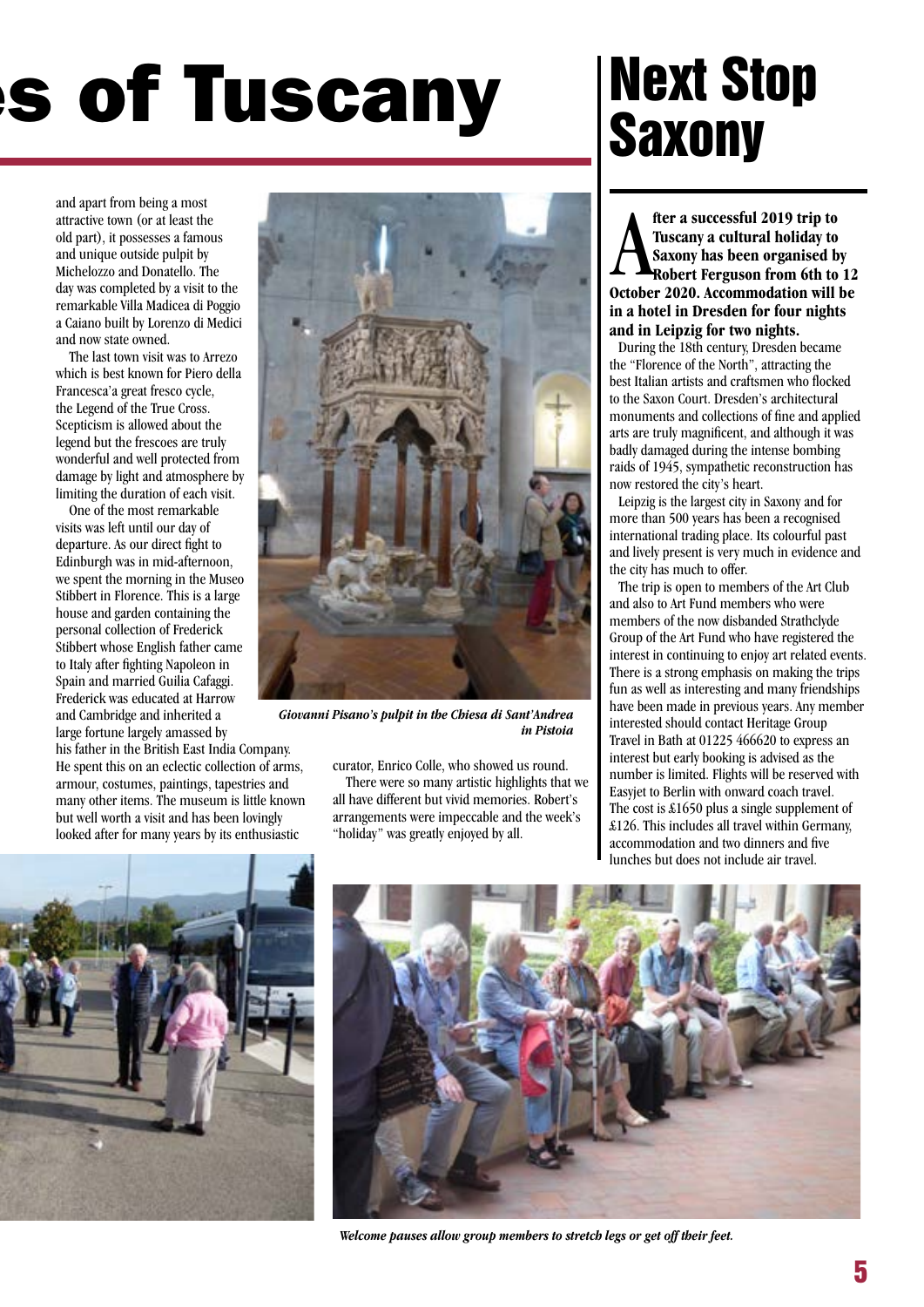# A Proven Success and a Good Mix

### **The series of "Thursday talks" started in 2017 has continued and has chatted on through 2019**

wo curators from the National Galleries<br>of Scotland made visits to the Club.<br>Dr Patricia Allerston, Deputy Director,<br>described what is involved in mounting<br>a special exhibition and Charlotte Topsfield, wo curators from the National Galleries of Scotland made visits to the Club. Dr Patricia Allerston, Deputy Director, described what is involved in mounting curator of prints and drawings, knowing that Arthur Melville is a favourite in Glasgow, spoke about his life and work.



*Arthur Melville*

We hope that this contact will lead to a closer link between the National Galleries and the Club. Archives featured during the year – our Archivist, Angela Fussell joined with Stuart Harris-Logan, her equivalent at the Royal Conservatoire of Scotland, to discover many connections between the two institutions.

Later in the year Dr Janet McBain described how she started the Scottish Film Archive and showed early footage from the collection. Professor Bruce Peter from the GSA took us through the history of hotels and their architecture, Gary Painter and Robin Barr followed the development of Scottish cinema architecture and Dr Ailsa Boyd, University of Glasgow, compared interiors by Alexander Thomson and Owen Jones. Maggie Monaghan introduced her audience to Russian propaganda porcelain, a subject completely new to most.

Not all talks were concerned with visual art, architecture and design. It was during the evening as Dr Paul Maloney, described the active years of

The Glasgow Jewish Institute Players we decided to abandon attempts at showing images in high summer. In June, and close to the solstice, the trajectory of the sun was high enough to allow it to shine through the skylight and directly onto the screen! We hoped for cloud cover – but no.

One of our members Ronald Singleton was joined again by Alison Spurway and, this year by Brian Hayward, to look at the history of Christmas through its many iterations and manifestations. Did we know that celebration of the Christian Festival was banned during the period of the Commonwealth?

In addition to the regular Thursday talks, Mike Leonard, convenor of the Gallery sub-committee arranged for Lachlan Goudie to speak at a sellout event during his Shipyard exhibition and for Alison Brown, Curator of European Decorative Art and Design at Glasgow Life, to introduce the "This is Glasgow" exhibition.

A good mix and we hope you enjoyed some – or all ––of them.

### Busy Programme for Members in the Billiard Room

**While the Club's spring exhibition occupies the Gallery, some of our artist members have the chance to display their work in the more intimate space of the Billiard Room.**  F<br>midd **Tirst is Scott Walker, who describes his solo** exhibition Jim's Odyssey as "the story of fear, obsession and meandering of a middle-aged mind."

Originally from Durham, where he left for his degree at Bath Academy of Art, Scott moved to Glasgow in 1990 to work in the Homeless

> Sector as a support and housing support worker. He left this job to become a full time artist in 2014.

He has developed his current style relishing increasingly in more and more detailed work. He believes humour

and personal connection are very important in the images he produces. He draws upon real experience, conversations, music, reading, travelling, observations and obscure interpretations to create very colourful and intricate work to illustrate what he sees, hears and thinks. Hopefully, he says, the humour and vitality shows through!!

Scott's one-man show will be followed by a group exhibition by three artists who have joined the Club more recently but are already making an impression in a range of styles. They are Lyn Howorth who has won awards in all three in last year's list of newcomers, Frank McNab and Yvonne Taylor.



*Above, Scott Walker – Right Lyn Howarth*

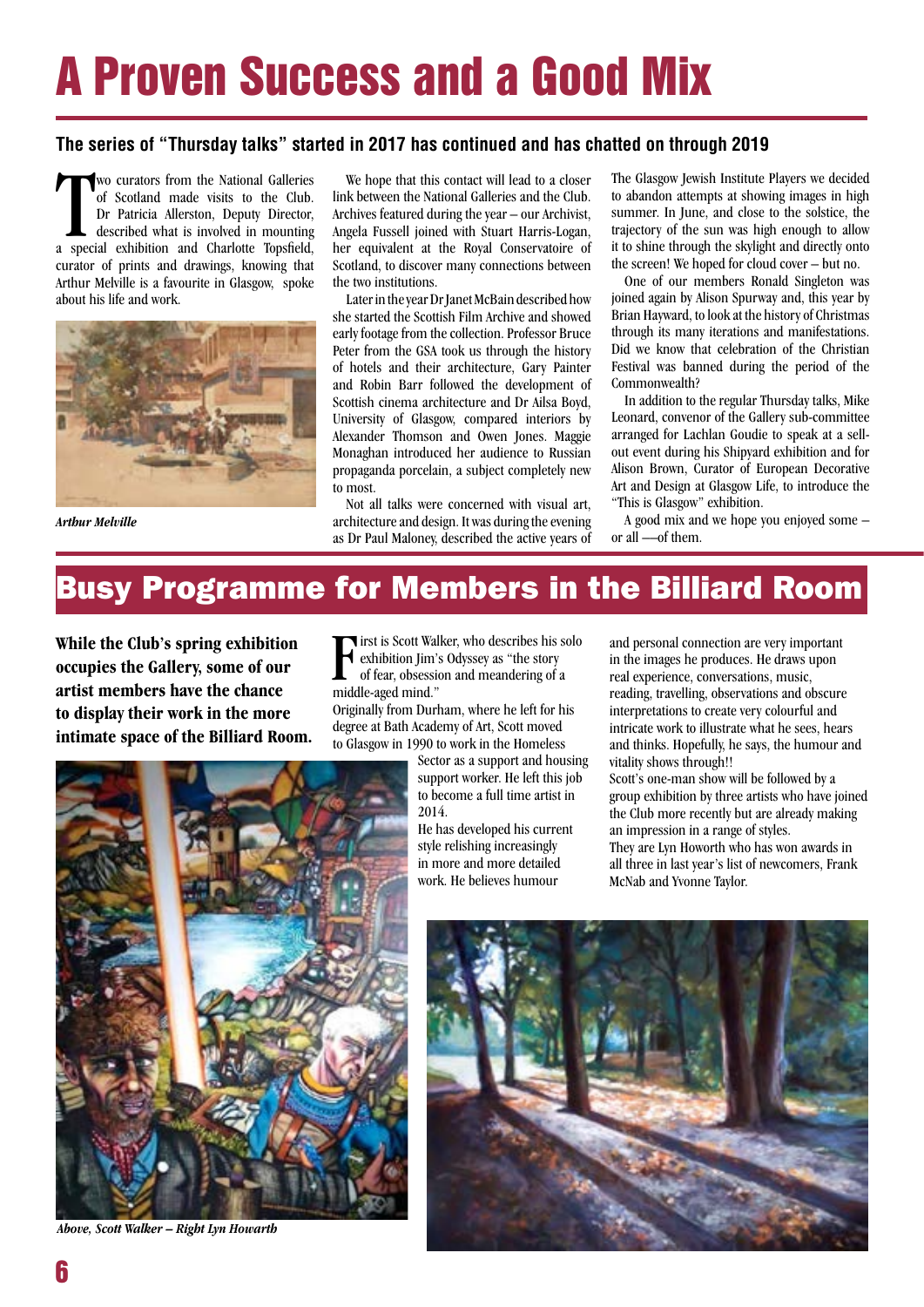# Exhibition Information for Artist Members



### Members' Summer Exhibition

Submission per artist member of up to 3 works in Main Gallery and/or 2 smaller (less than 50cm x 50cm / 20in x 20in inc frame) for the Bar room

Hanging: Wed 10th June Preview: Fri 12th June Last day: Sat 25th July



### Members' Autumn Exhibition

Submission per artist member of up to 3 works in Main Gallery and/or 2 smaller (less than 50cm x 50cm / 20in x 20in inc frame) for the Bar room

Hanging: Wed 2nd Sept Preview: Fri 4th Sept Last day: Sat 17th Oct

### Members' Figurative Exhibition

Submission of up to 2 items of 2 or 3 dimensional visual art, including photography, per artist member and likewise for any lay member who has been a student of the Club's life drawing classes.

Note: submission must be preceded by prior notification of intention to submit by emailing [gallery@glasgowartclub.co.uk](mailto:gallery@glasgowartclub.co.uk) by Sat 6th June indicating number of items to be submitted and their size.

Hanging: Wed 10th June Preview: Fri 12th June \Last day: Sat 25th June

### Members' Works in Pastel

Submission of up to 2 no larger than A1 (59.4cm x 84cm / 23.4in x 33.1in) pastel paintings or drawings. Work should be executed principally in either soft or oil pastel; any use of other types of media must be clearly secondary Note: submission must be preceded by prior notification of intention to submit by emailing [gallery@glasgowartclub.co.uk](mailto:gallery@glasgowartclub.co.uk) by Sat 29th Aug indicating number of items to be submitted and their size.

Hanging: Thu 3rd Sept Preview: Fri 4th Sept Last day: Sat 3rd Oct

### Art Inspired by Art

Submission of up to 2 items of 2 or 3 dimensional visual art per artist member in any media. The image size of 2 dimensional work should not exceed A1 (59.4cm x 84cm / 23.4in x 33.1in). The submitted work should have been inspired by the work of one or more other artists to whom reference should be made, ideally by providing a copy of their work.

Note: submission must be preceded by prior notification of intention to submit by emailing [gallery@glasgowartclub.co.uk](mailto:gallery@glasgowartclub.co.uk) by Sat 3rd Oct indicating number of items to be submitted and their size.

Hanging: Thur 8th Oct Preview: Fri 9th Oct Last day: Sat 14th Nov

### Members' Winter Exhibition

Submission per artist member of up to 3 works in Main Gallery and/or 2 smaller (less than 50cm x 50cm / 20in x 20in inc frame) for the Bar room Hanging: Wed 18th Nov Preview: Fri 20th Nov Last day: Mon 11th Jan

### Members' Photographic **Exhibition**

Submission of up to 3 exhibition quality photographic prints per member (who may be either lay or artist)

Note: submission must be preceded by prior notification of intention to submit by emailing [gallery@glasgowartclub.co.uk](mailto:gallery@glasgowartclub.co.uk) by Sat 7th Nov indicating number of photograhs to be submitted and their size.

Hanging: Wed 18th Nov Preview: Fri 20th Nov Last day: Mon 11th Jan

*Above, Frank McNab – below, Yvonne Taylor*



We have a new member and prizewinner, Norman Sutton-Hibbert who is the recipient of the Glasgow Art Club Award at the recent SSA | VAS Open Exhibition, awarded for his work 'True To You', below.